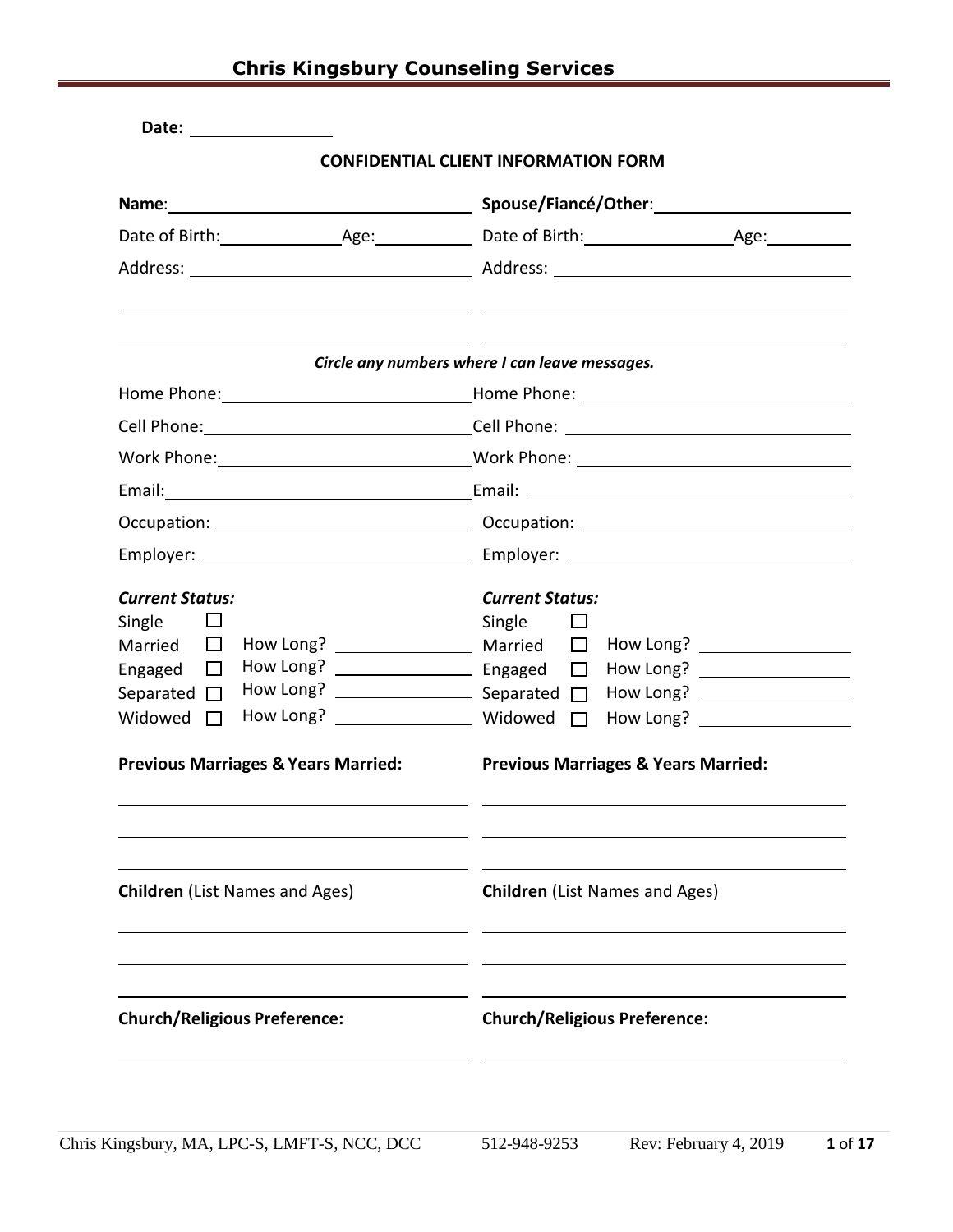*How did you hear about us?* (Check all that apply)

| Friend or Relative |  |
|--------------------|--|
| Referral Internet  |  |
| Search             |  |
| Other:             |  |

Current Goals for Counseling: \_\_\_\_\_\_\_\_\_\_(name): Describe what prompted you to seek counseling at this time and/or what do you hope will result?

Current Goals for Counseling: \_\_\_\_\_\_\_\_\_(name): Describe what prompted you to seek counseling at this time and/or what do you hope will result?

Signature of Client Signature of Client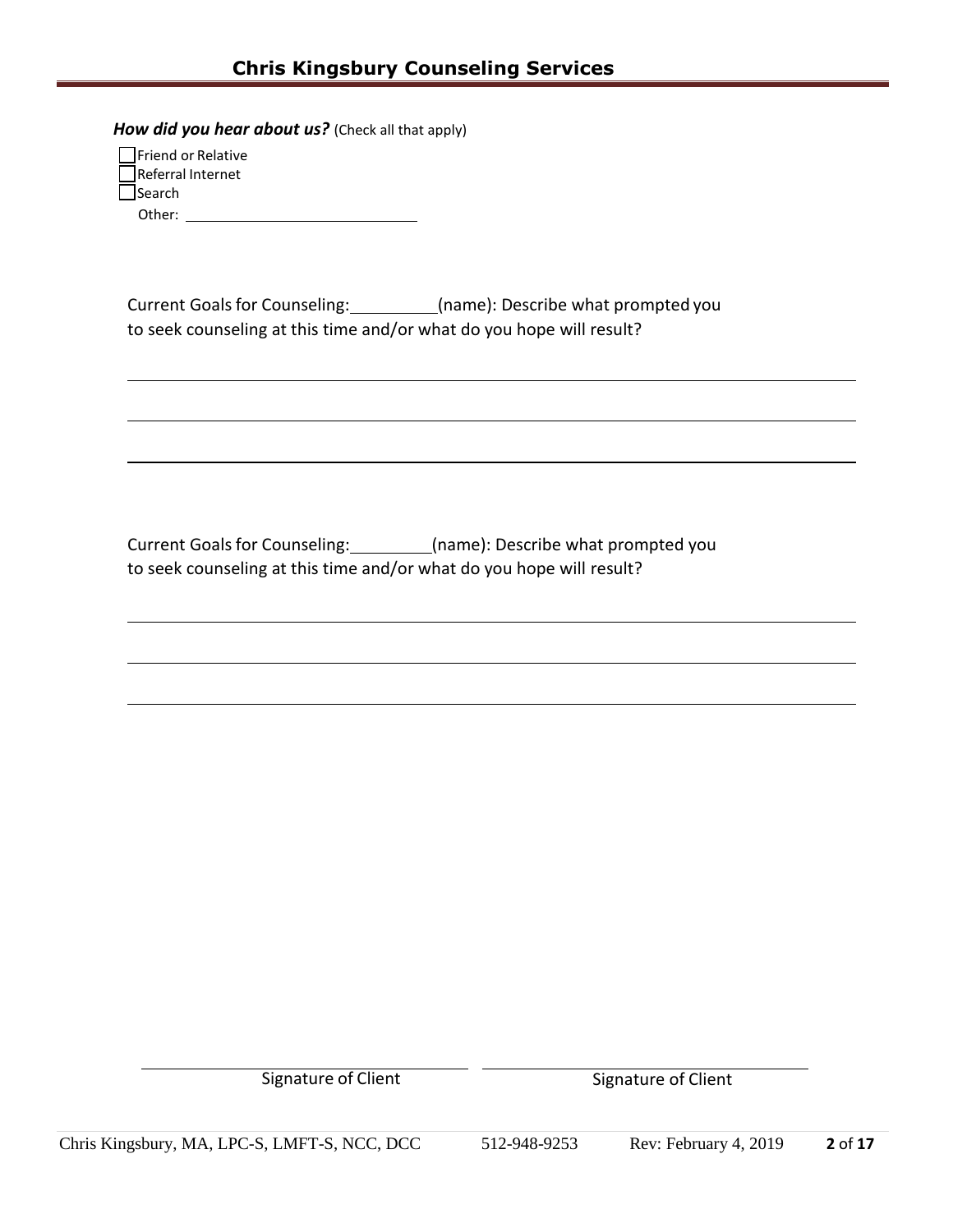| Name:                                                                                                                                                                                                                                                                                                                                                                                                                                                                                                                                     |                                                                                           |                              |                                                                                                                                                                                                                                                                                                                          |                                          |                            |              |
|-------------------------------------------------------------------------------------------------------------------------------------------------------------------------------------------------------------------------------------------------------------------------------------------------------------------------------------------------------------------------------------------------------------------------------------------------------------------------------------------------------------------------------------------|-------------------------------------------------------------------------------------------|------------------------------|--------------------------------------------------------------------------------------------------------------------------------------------------------------------------------------------------------------------------------------------------------------------------------------------------------------------------|------------------------------------------|----------------------------|--------------|
| <b>MEDICAL CONDITIONS</b><br>Please check all that apply to you:                                                                                                                                                                                                                                                                                                                                                                                                                                                                          |                                                                                           |                              | <b>MEDICATION HISTORY</b><br>Please check all that apply to you:                                                                                                                                                                                                                                                         |                                          |                            |              |
| <b>NEVER</b><br>Insomnia $\qquad \qquad \bigcirc$<br>Loss of Appetite <sub>10</sub><br>Back Pain<br>Headaches <b>COMPOS</b><br>Allergies <b>O</b><br>Loss of temper<br><b>O</b><br>Fatigue $\qquad \qquad \bullet$<br>High blood pressure<br>Constipation <b>Constitution</b><br>Diarrhea<br>Over-eating $\qquad \qquad \bigcirc$<br>Mood swings<br><b>O</b><br>Smoking<br>Alcohol Intake<br>• What do you drink?<br><u>• What do you drink?</u><br>Marijuana<br>Drugs (not medications)<br>Sleep<br>• Average hours per night: 1999 1999 | SELDOM<br>SOMETIMES<br>O<br>Ő<br>000000000000<br>000000000000000<br><b>OTHER CONCERNS</b> | <b>OFTEN</b><br>O<br>$\circ$ | <b>NEVER</b><br>Appetite Suppressants<br>O<br>Pain Relievers<br><u>Letter</u><br>O<br>Sedatives/Tranquilizers<br>$\circ$<br>Sleep Aids<br>$\circ$<br>O<br><b>Blood Pressure Meds</b><br>$\mathbf{\circ}$<br>$\circ$<br>Other (please specify)_<br>Please list all current medications:<br><b>MEDICATION</b><br>Comments: | SELDOM<br>Ő<br><b>DOSE</b>               | SOMETIMES<br><b>REASON</b> | <b>OFTEN</b> |
| Past Medical Problems:<br>Physicians:<br>Have you ever had any previous counseling or psychotherapy?                                                                                                                                                                                                                                                                                                                                                                                                                                      |                                                                                           |                              | <b>TREATMENT/THERAPY HISTORY</b><br>Yes                                                                                                                                                                                                                                                                                  | No If Yes, please list from most recent: |                            |              |
| <b>REASON FOR THERAPY</b>                                                                                                                                                                                                                                                                                                                                                                                                                                                                                                                 | <b>DATES</b>                                                                              |                              | <b>THERAPIST &amp; LOCATION</b>                                                                                                                                                                                                                                                                                          | Was Therapy Successful?                  |                            |              |
|                                                                                                                                                                                                                                                                                                                                                                                                                                                                                                                                           |                                                                                           |                              |                                                                                                                                                                                                                                                                                                                          |                                          |                            |              |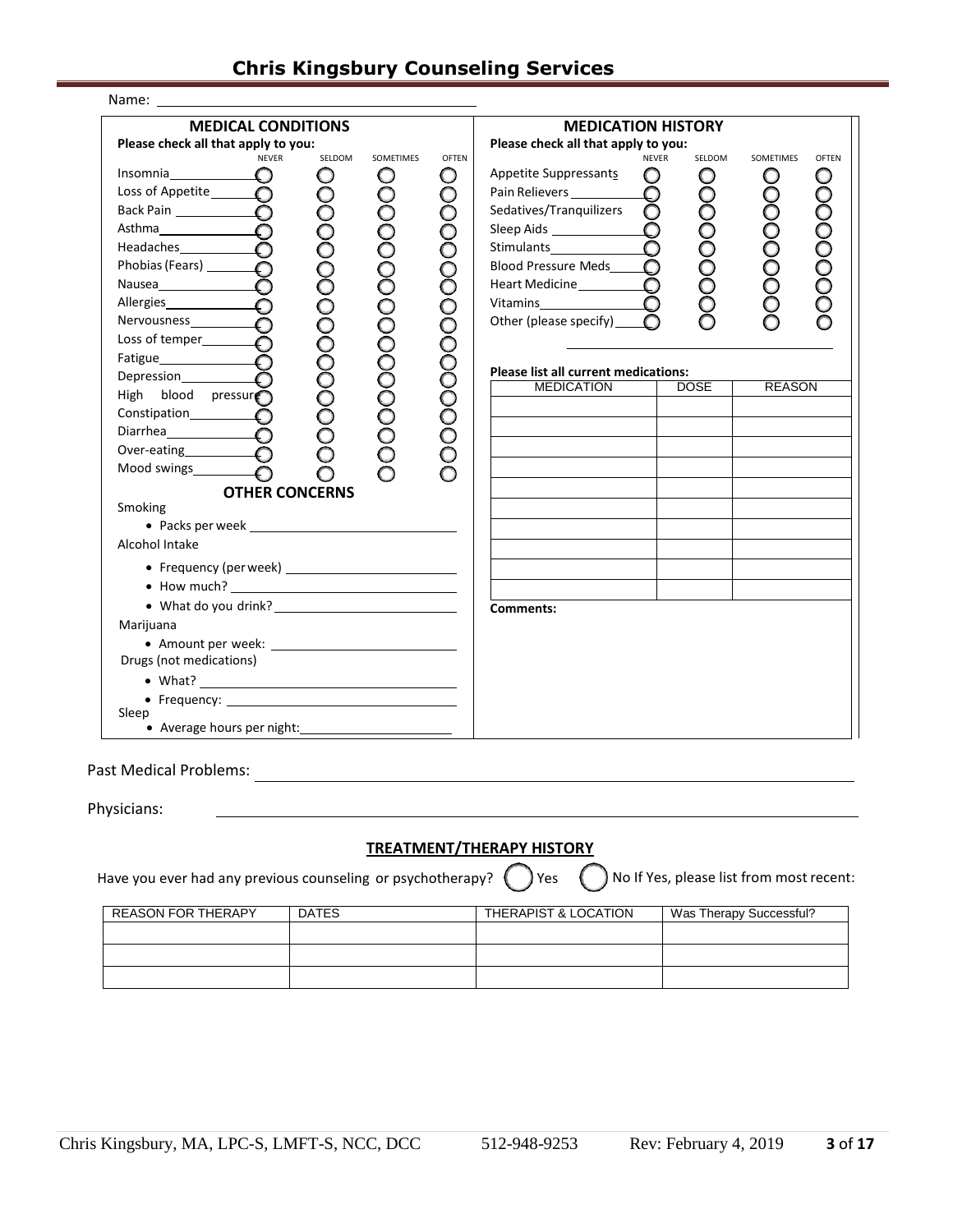Name:

| For spouse if participating in couples counseling. If |
|-------------------------------------------------------|
| not, please disregard this page.                      |

| <b>MEDICAL CONDITIONS</b><br>Please check all that apply to you:                                                                                                                                                                                                                                                                                                                                                                                                                                                                                                                                                                                                                                                                                                                                                                                                                                                                                                                       |                             |                                  |                                                           | <b>MEDICATION HISTORY</b><br>Please check all that apply to you:                                                                                                                                                                                                                                                                                                                                                                                                                                                                |                                                                                   |                            |              |
|----------------------------------------------------------------------------------------------------------------------------------------------------------------------------------------------------------------------------------------------------------------------------------------------------------------------------------------------------------------------------------------------------------------------------------------------------------------------------------------------------------------------------------------------------------------------------------------------------------------------------------------------------------------------------------------------------------------------------------------------------------------------------------------------------------------------------------------------------------------------------------------------------------------------------------------------------------------------------------------|-----------------------------|----------------------------------|-----------------------------------------------------------|---------------------------------------------------------------------------------------------------------------------------------------------------------------------------------------------------------------------------------------------------------------------------------------------------------------------------------------------------------------------------------------------------------------------------------------------------------------------------------------------------------------------------------|-----------------------------------------------------------------------------------|----------------------------|--------------|
| <b>NEVER</b><br>Insomnia $\_\_$<br>Loss of Appetite____________<br>Headaches $\bigcirc$<br>Phobias (Fears) _____________<br>Nausea<br><b>O</b><br>Loss of temper $\_\_\_\_$<br>Fatigue <b>COMPARENT COMPARENT COMPARENT COMPARENT</b><br>O<br>High blood pressure $\bigcirc$<br>Constipation <b>CONSUMPLE</b><br>Diarrhea <b>COMPOS</b><br>Over-eating $\qquad \qquad \bigcirc$<br>Mood swings $\qquad \qquad \bigcap$<br><b>OTHER CONCERNS</b><br>Smoking<br>Alcohol Intake<br>• What do you drink?<br><u>• What do you drink?</u><br>Marijuana<br>• Amount per week: <u>contained a series and a series of the series of the series of the series of the series of the series of the series of the series of the series of the series of the series of the series of the series of</u><br>Drugs (not medications)<br>• Frequency: 2008 2009 2010 2021 2022 2023 2024 2022 2022 2023 2024 2022 2023 2024 2022 2023 2024 2025 2026 20<br>Sleep<br>• Average hours per night: 1999 1999 | SELDOM<br>Ő<br>000000000000 | SOMETIMES<br>Ô<br>00000000000000 | <b>OFTEN</b><br>O<br>O<br>O<br>0<br>O<br>П<br>ŏ<br>COOOOO | <b>NEVER</b><br>Appetite Suppressants <b>ID</b><br>Sedatives/Tranquilizers _________<br>Stimulants<br><b>Blood Pressure Meds</b><br>Heart Medicine<br><u>Learne</u><br>Vitamins<br><u>Landon Maria Maria Maria Maria Maria Maria Maria Maria Maria Maria Maria Maria Maria Maria Maria Maria Maria Maria Maria Maria Maria Maria Maria Maria Maria Maria Maria Maria Maria Maria Maria Maria Maria Maria </u><br>Other (please specify)<br><b>Please list all current medications:</b><br><b>MEDICATION</b><br><b>Comments:</b> | SELDOM<br>$\circ$<br>$\circ$<br>Ŏ<br>$\circ$<br>$\circ$<br>$\circ$<br>O<br>DOSE I | SOMETIMES<br><b>REASON</b> | <b>OFTEN</b> |
| <b>Past Medical Problems:</b>                                                                                                                                                                                                                                                                                                                                                                                                                                                                                                                                                                                                                                                                                                                                                                                                                                                                                                                                                          |                             |                                  |                                                           |                                                                                                                                                                                                                                                                                                                                                                                                                                                                                                                                 |                                                                                   |                            |              |
| Physicians:                                                                                                                                                                                                                                                                                                                                                                                                                                                                                                                                                                                                                                                                                                                                                                                                                                                                                                                                                                            |                             |                                  |                                                           |                                                                                                                                                                                                                                                                                                                                                                                                                                                                                                                                 |                                                                                   |                            |              |

Have you ever had any previous counseling or psychotherapy?  $\bigcirc$  Yes  $\bigcirc$  No If Yes, please list from most recent:

| <b>HERAPY</b><br><b>REASON FOR</b> | <b>DATES</b> | LOCATION<br>HERAPIST.<br>0<br>$\alpha$ | Was<br>Therapy,<br>Successful's |
|------------------------------------|--------------|----------------------------------------|---------------------------------|
|                                    |              |                                        |                                 |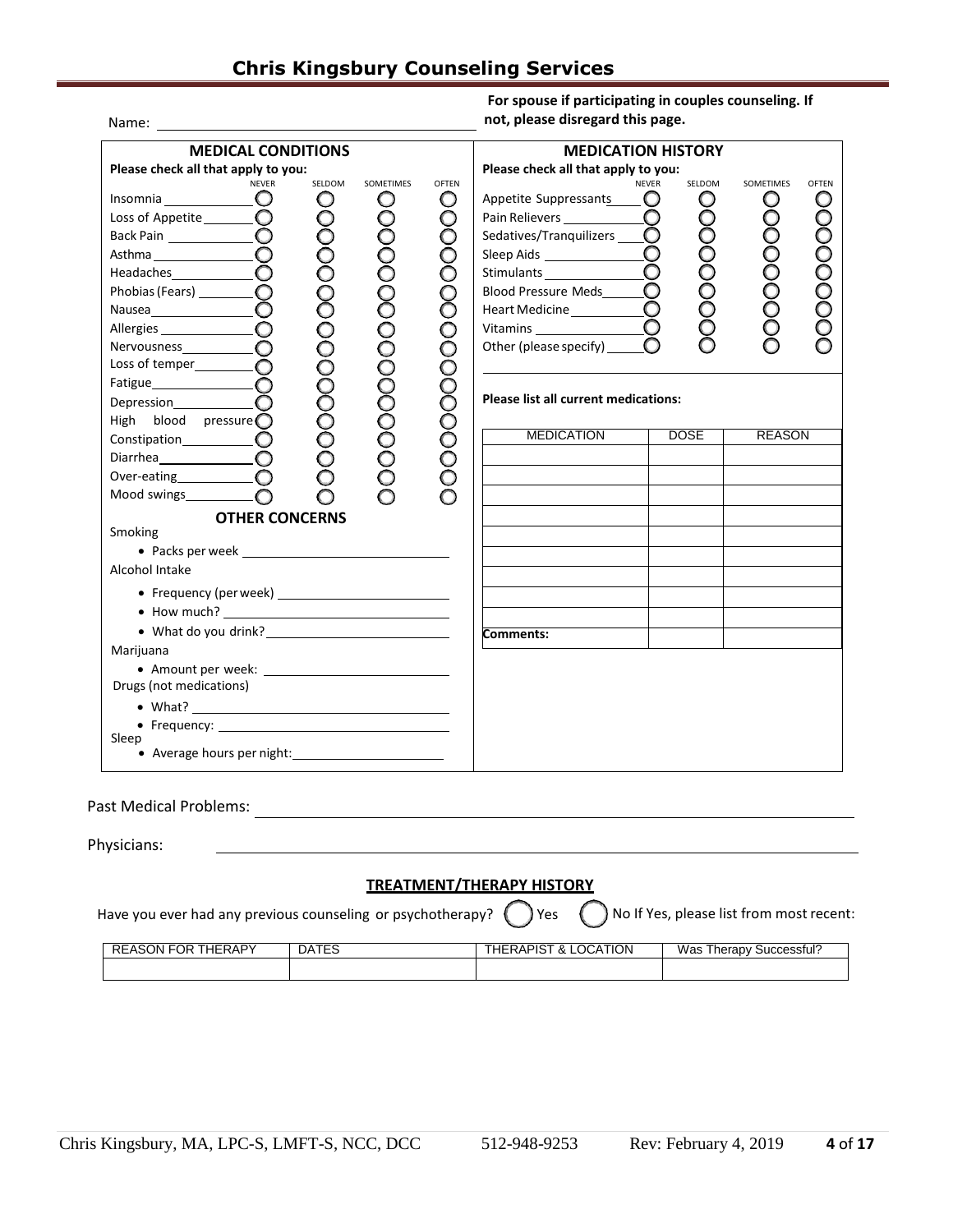| Have you ever attempted suicide?<br>Yes<br>N <sub>o</sub>                                                                                                                |  |  |  |  |
|--------------------------------------------------------------------------------------------------------------------------------------------------------------------------|--|--|--|--|
| Method used:<br>$\circ$                                                                                                                                                  |  |  |  |  |
| Have you ever been hospitalized for psychiatric reasons?<br>Yes<br>N <sub>o</sub>                                                                                        |  |  |  |  |
| $\circ$                                                                                                                                                                  |  |  |  |  |
| <b>HEALTH AND SOCIAL INFORMATION</b>                                                                                                                                     |  |  |  |  |
| Are you having any problems with your sleep habits? () yes () no<br>If yes, check where applicable:<br>() Sleeping too little () Sleeping too much () Poor quality sleep |  |  |  |  |
| How many times per week do you exercise?                                                                                                                                 |  |  |  |  |
|                                                                                                                                                                          |  |  |  |  |
| Are you having any difficulty with appetite or eating habits? $( )$ no $( )$ yes                                                                                         |  |  |  |  |
| If yes, check where applicable: () Eating less () Eating more () Binging () Restricting                                                                                  |  |  |  |  |
| Have you experienced significant weight change in the last $2$ months? ( $\cdot$ ) no ( $\cdot$ ) yes                                                                    |  |  |  |  |
| What do you consider to be your strengths?                                                                                                                               |  |  |  |  |
|                                                                                                                                                                          |  |  |  |  |
|                                                                                                                                                                          |  |  |  |  |
|                                                                                                                                                                          |  |  |  |  |

\_\_\_\_\_\_\_\_\_\_\_\_\_\_\_\_\_\_\_\_\_\_\_\_\_\_\_\_\_\_\_\_\_\_\_\_\_\_\_\_\_\_\_\_\_\_\_\_\_\_\_\_\_\_\_\_\_\_\_\_\_\_\_\_\_\_\_\_\_\_\_\_\_\_\_\_\_\_\_\_\_\_\_\_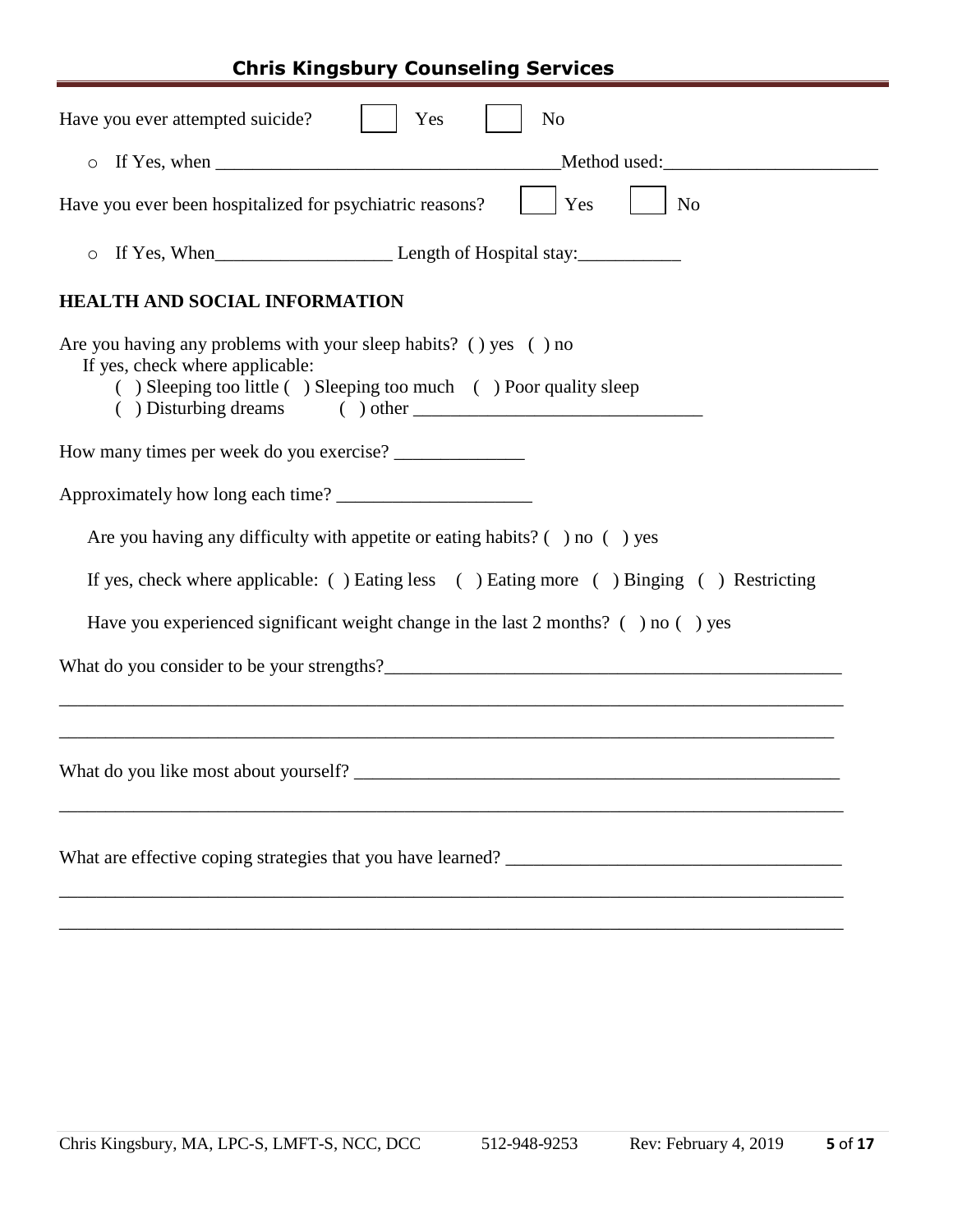| please disregard this page.<br>Have you ever attempted suicide?<br>Yes<br>N <sub>o</sub><br>$\circ$<br>Yes<br>N <sub>o</sub><br>Have you ever been hospitalized for psychiatric reasons?<br>$\circ$<br><b>HEALTH AND SOCIAL INFORMATION</b><br>Are you having any problems with your sleep habits? () yes () no<br>If yes, check where applicable:<br>() Sleeping too little () Sleeping too much () Poor quality sleep<br>How many times per week do you exercise?<br>Are you having any difficulty with appetite or eating habits? $($ $)$ no $($ $)$ yes<br>If yes, check where applicable: () Eating less () Eating more () Binging () Restricting<br>Have you experienced significant weight change in the last $2$ months? ( $\cdot$ ) no ( $\cdot$ ) yes |
|-----------------------------------------------------------------------------------------------------------------------------------------------------------------------------------------------------------------------------------------------------------------------------------------------------------------------------------------------------------------------------------------------------------------------------------------------------------------------------------------------------------------------------------------------------------------------------------------------------------------------------------------------------------------------------------------------------------------------------------------------------------------|
|                                                                                                                                                                                                                                                                                                                                                                                                                                                                                                                                                                                                                                                                                                                                                                 |
|                                                                                                                                                                                                                                                                                                                                                                                                                                                                                                                                                                                                                                                                                                                                                                 |
|                                                                                                                                                                                                                                                                                                                                                                                                                                                                                                                                                                                                                                                                                                                                                                 |
|                                                                                                                                                                                                                                                                                                                                                                                                                                                                                                                                                                                                                                                                                                                                                                 |
|                                                                                                                                                                                                                                                                                                                                                                                                                                                                                                                                                                                                                                                                                                                                                                 |
|                                                                                                                                                                                                                                                                                                                                                                                                                                                                                                                                                                                                                                                                                                                                                                 |
|                                                                                                                                                                                                                                                                                                                                                                                                                                                                                                                                                                                                                                                                                                                                                                 |
|                                                                                                                                                                                                                                                                                                                                                                                                                                                                                                                                                                                                                                                                                                                                                                 |
|                                                                                                                                                                                                                                                                                                                                                                                                                                                                                                                                                                                                                                                                                                                                                                 |
|                                                                                                                                                                                                                                                                                                                                                                                                                                                                                                                                                                                                                                                                                                                                                                 |
|                                                                                                                                                                                                                                                                                                                                                                                                                                                                                                                                                                                                                                                                                                                                                                 |
|                                                                                                                                                                                                                                                                                                                                                                                                                                                                                                                                                                                                                                                                                                                                                                 |
|                                                                                                                                                                                                                                                                                                                                                                                                                                                                                                                                                                                                                                                                                                                                                                 |
|                                                                                                                                                                                                                                                                                                                                                                                                                                                                                                                                                                                                                                                                                                                                                                 |
|                                                                                                                                                                                                                                                                                                                                                                                                                                                                                                                                                                                                                                                                                                                                                                 |
|                                                                                                                                                                                                                                                                                                                                                                                                                                                                                                                                                                                                                                                                                                                                                                 |
| What are effective coping strategies that you have learned?                                                                                                                                                                                                                                                                                                                                                                                                                                                                                                                                                                                                                                                                                                     |
|                                                                                                                                                                                                                                                                                                                                                                                                                                                                                                                                                                                                                                                                                                                                                                 |
| Signature of Client<br>Signature of Client                                                                                                                                                                                                                                                                                                                                                                                                                                                                                                                                                                                                                                                                                                                      |
|                                                                                                                                                                                                                                                                                                                                                                                                                                                                                                                                                                                                                                                                                                                                                                 |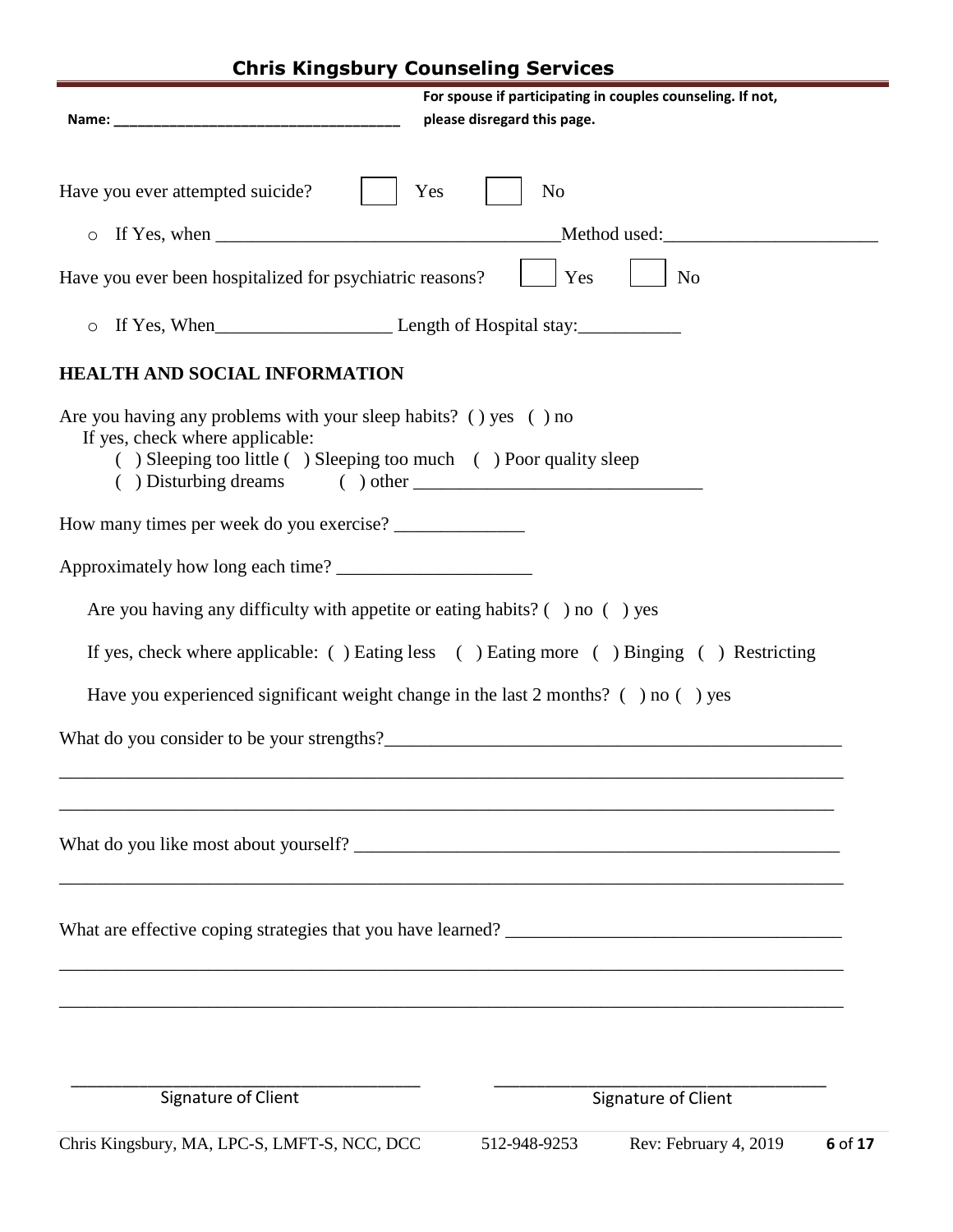# **STANDARDS AND POLICIES**

I welcome you to counseling and look forward to working with you. I am honored that you have chosen to entrust me with this portion of your life's journey. This informational sheet provides you with my basic services and policies. Please read this information carefully, feel free to ask any questions that you have, initial each section and then sign the statement at the end.

# **QUALIFICATIONS INITIAL \_\_\_\_\_**

I earned my Bachelors of Science degree from the University of Iowa in Biomedical Engineering, and an MBA in Business Administration from Pepperdine University. I received my Masters of Arts degree in in Professional Counseling from Texas State University. I am licensed as a Professional Counselor as well as a Marriage and Family Therapist. What this means is that l have completed all educational, testing and supervision requirements for practicing Counseling and Marriage and Family Therapists in the state of Texas.

# **SERVICES** INITIAL **INITIAL**

As a Licensed Professional Counselor and a Licensed Marriage and Family Therapist, I am equipped to help individuals, children, families, couples, and groups with a variety of disorders of an emotional, psychological, and spiritual nature. I employ a variety of educational and therapeutic techniques, specifically emotionally focused (feeling), behavioral (doing), and cognitive (thinking), to help you achieve your personal counseling goals. The counseling methodologies used will primarily come from cognitive "talk" therapy, solution-focused therapy, marital and family systems therapy, behavioral therapy, and experiential use of scripture. I am trained in Intimacy Therapy and am a Certified Anger Resolution Therapist. I often integrate spirituality and psychology, but will not impose my beliefs on my clients and am capable and willing to approach presented problems without the use of faith based interventions. I will gladly support you in finding a psychiatrist or medical professional if medication is needed.

# **OUR RELATIONSHIP INITIAL LETTER INITIAL LETTER INITIAL**

My relationship with you is a confidential, professional relationship based on trust that is initially given, but ultimately earned from each client. In order to assist you in achieving your goals, I will be asking personal questions about you and your extended family's experiences and belief systems. While some clients only need a few sessions to achieve their goals, others require months and sometimes years of treatment. As a client, you have the freedom to end your treatment at any time, but I do ask that you participate in a termination session. Our sessions may be psychologically close, but the relationship is not social. Our contact will be limited to counseling sessions except in emergencies. You can leave me a confidential message and I will return your call as soon as possible.

# **RISKS AND BENEFITS INITIAL**

Counseling is beneficial, but as with any treatment there are inherent risks. During counseling, you will have discussions about personal issues, which may bring to the surface uncomfortable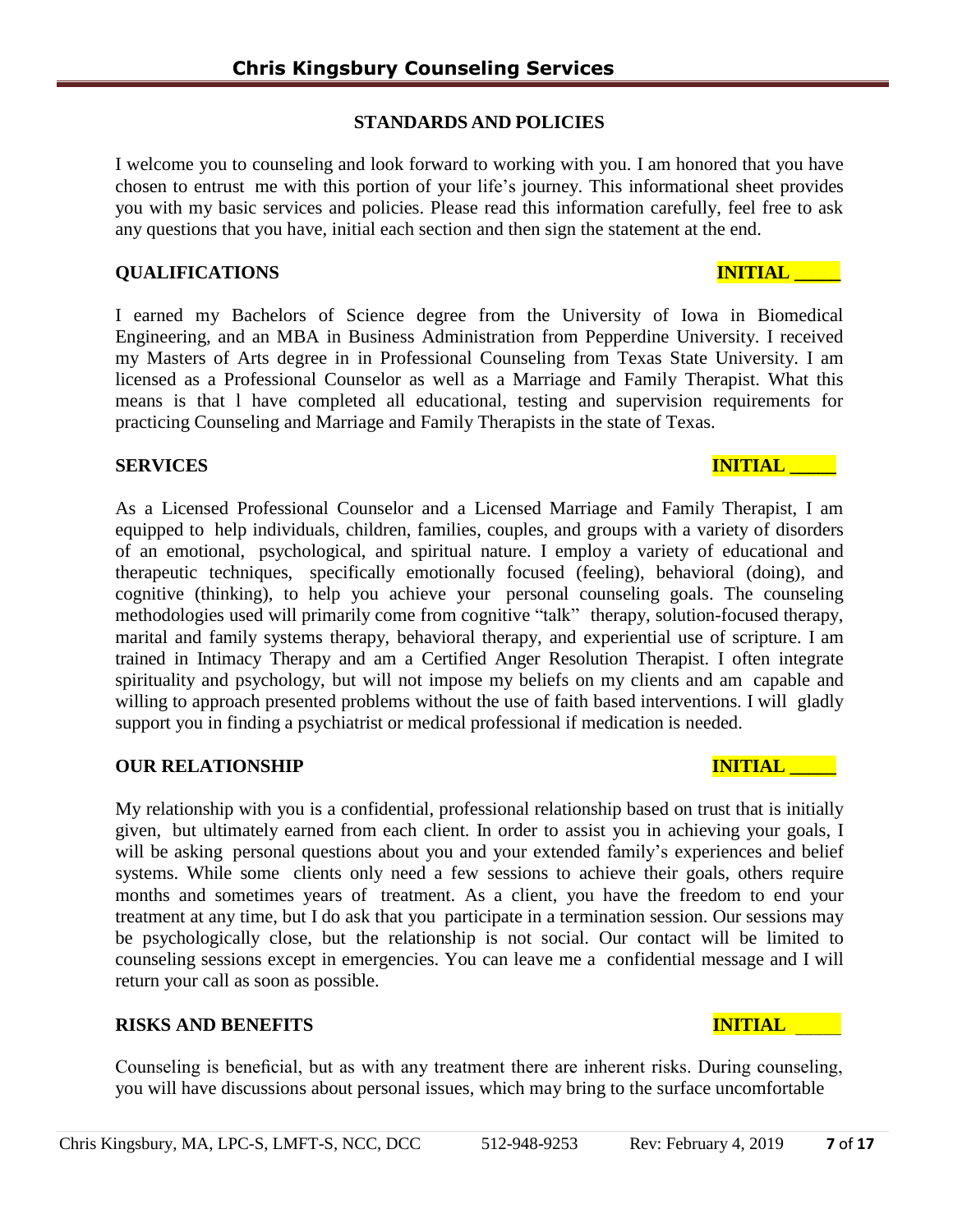emotions such as anger, guilt, and sadness. However, the benefits of counseling can far outweigh any discomfort encountered during the process. Some of the possible benefits are improved personal relationships, reduced feelings of emotional distress, and specific problem solving. I cannot guarantee these benefits, of course. It is my desire, however, to work with you to attain your personal goals.

## **RECORDS** AND CONFIDENTIALITY **INITIAL**

The session content and all materials relevant to the client's treatment will be held confidential unless the client requests in writing to have all or portions of such content released to a specifically named person(s). Limitations of such client held privilege of confidentiality exist and are itemized below.

1. If I have reasonable suspicion that a client threatens grave bodily harm or death to another person or threatens or attempts to commit suicide or otherwise conducts him/her self in a manner in which there is a substantial risk of incurring serious self bodily harm.

2. lf I have a reasonable suspicion that a client or other named victim is the perpetrator, observer of, or actual victim of physical, emotional or sexual abuse of children under the age of 18 years.

3. Suspicions in the case of an elderly person who may be subjected to these abuses.

4. Suspected neglect of the parties named in items #2 and #3.

5. If a court of law issues a legitimate subpoena for information stated on the subpoena.

In the case of couple or family therapy, material obtained from an adult client individually may be shared with the client's spouse or other family members only with the client's permission or when mandated or permitted by law. When working with couples, families, or groups, I cannot disclose any information outside of the treatment context without a written authorization from all individuals competent to sign such authorization. In the case of minor children (under the age of 18), the parents or managing conservator may legally request information concerning the child's progress and treatment. I will maintain confidentiality with minors and work with them to make disclosures to parents in a way that will preserve the therapeutic relationship.

## **Cellular Phones**

I primarily use my cell phone to conduct business communication. By their very nature, cellular phone calls are not private. Occasionally, someone else may overhear a call. I will make every attempt to limit the use of my cellular phone in public places to insure your privacy to the best of my ability. Texting also creates privacy risks as they are posted as banner notifications and can be read. Texts become part of your clinical file and are subject to subpoena if records are requested so please limit content to scheduling needs. I will save your name in my phone contacts as your initials to limit identifying information but cannot guarantee confidentiality.

## **PUBLIC ACKNOWLEDGEMENT AND INITIAL TERMS**

If I see you in a setting other than the office (public place, business or social setting) I will protect your confidentiality by not approaching you first. It will be your choice to either acknowledge knowing me or not. If you decide to initiate a greeting, I will respond. If you do not I will not signal verbally or non-verbally that we know each other, in order to maintain your confidentiality. Addition, I will not discuss your case in public. By your signature below, you indicate that you have been advised of this policy and you agree to abide by it.

Chris Kingsbury, MA, LPC-S, LMFT-S, NCC, DCC 512-948-9253 Rev: February 4, 2019 **8** of **17**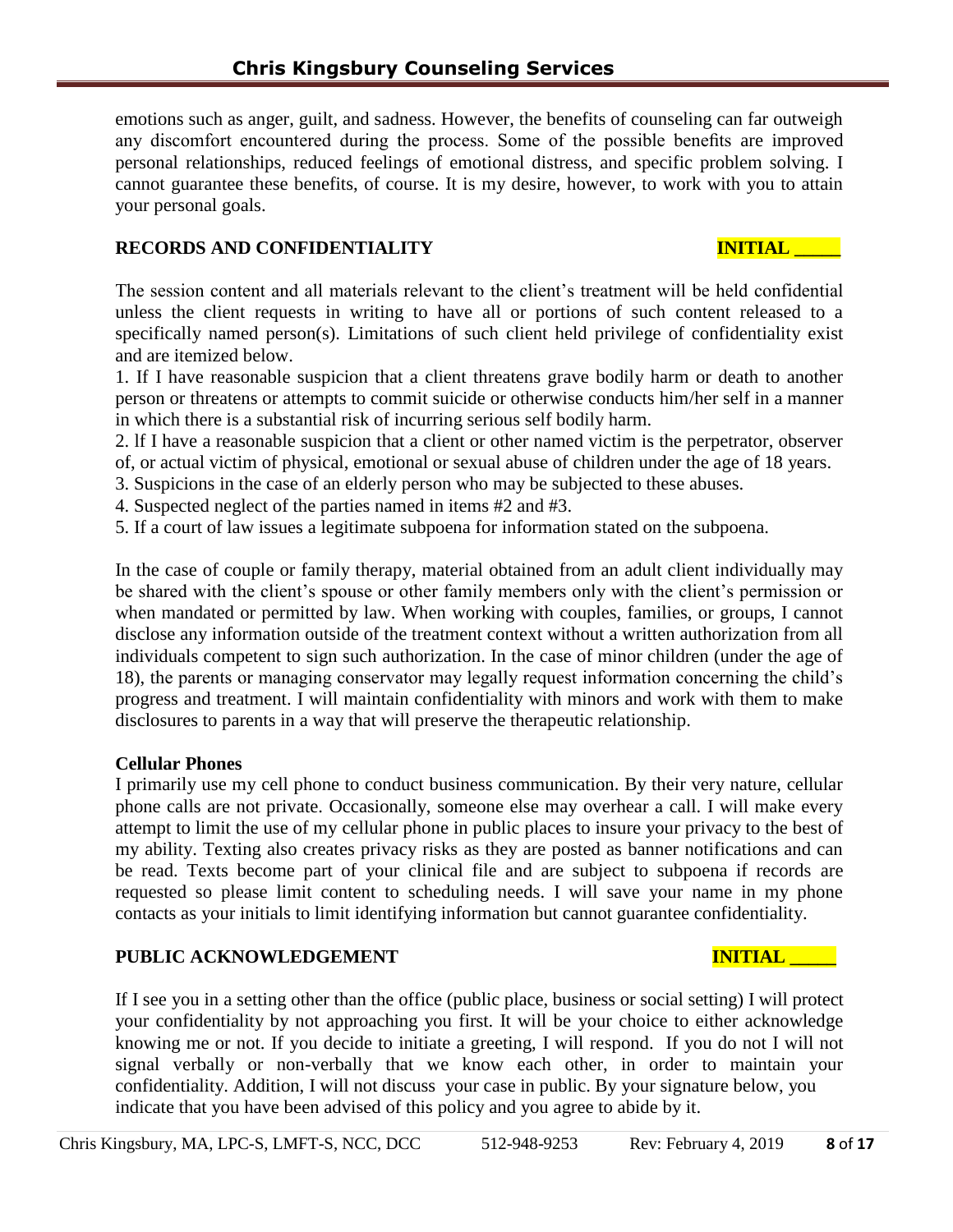## LIMITATIONS OF COUNSELING **INITIAL LEADER INITIAL LEADER**

I cannot offer a diagnosis for medical conditions, although I may recommend a medical or physical wellness exam to rule out possible physical issues/problems as a cause of any mental health symptoms. If you have a known medical condition, please let me know. With your permission, I will work closely with your physician to ensure the compatibility of treatment. I cannot prescribe medication. If it is determined that a medical evaluation is appropriate, I may refer you to a psychiatrist who can fully make a determination for medication as a necessary part of treatment. I will not make recommendations regarding custody, visitation or parental access to children or any matters pertaining to the "best interest of the child" in Suits Affecting the Parent-Child Relationship (SAPCR), adoption or termination proceedings.

### **EMERGENCIES** INITIAL

If you urgently require assistance, please call your physician, the Crisis Hotline (512-472-4357), or the police. While it is not possible to guarantee any specific results regarding your counseling goals, we will work diligently toward the results you desire.

## **TERMINATION INITIAL**

Ideally, termination of the counseling relationship is mutually agreed upon by the client and counselor. My desire for my clients is that they be content with their direction in life or toward a solution, and relatively confident in their skills and abilities to accomplish it.

## **REFERRALS INITIAL**

As a Licensed Professional Counselor and a Licensed Marriage and Family Therapist by the Texas State Board of Examiners of Professional Counselors and the Texas State Board of Examiners of Marriage and Family Therapists, I adhere to the highest ethical standards and will keep your best interest at the forefront of all I do. If you are dissatisfied with my services at any time, please express your concerns. If I am not able to resolve your concerns, I will gladly provide you with a list of referral choices.

## **COMPLAINTS INITIAL**

If you have a complaint regarding malpractice, this can be reported to the Texas State Board of Examiners of Professional Counselors, Complaints Management and Investigative Section, P.O. Box 141369, Austin, TX 78714-1369, at (512) 834-6658 or 1-800-942-5540 or the Texas State Board of Examiners of Marriage and Family Therapists, P.O. Box 149347, Austin, TX 78714- 9347, at (512) 834-6657.

Fees for counseling are due at the time service is rendered and are payable by cash, check or credit card. Please write your checks to: Chris Kingsbury Counseling Services. Fees per session for service are as follows: Individual \$100 (50 minutes), Couple or Family \$100 (50 minutes), and Group \$45 (80 minutes). In the case of a returned check, there is a \$30 returned check fee.

## **FEES** INITIAL **INITIAL**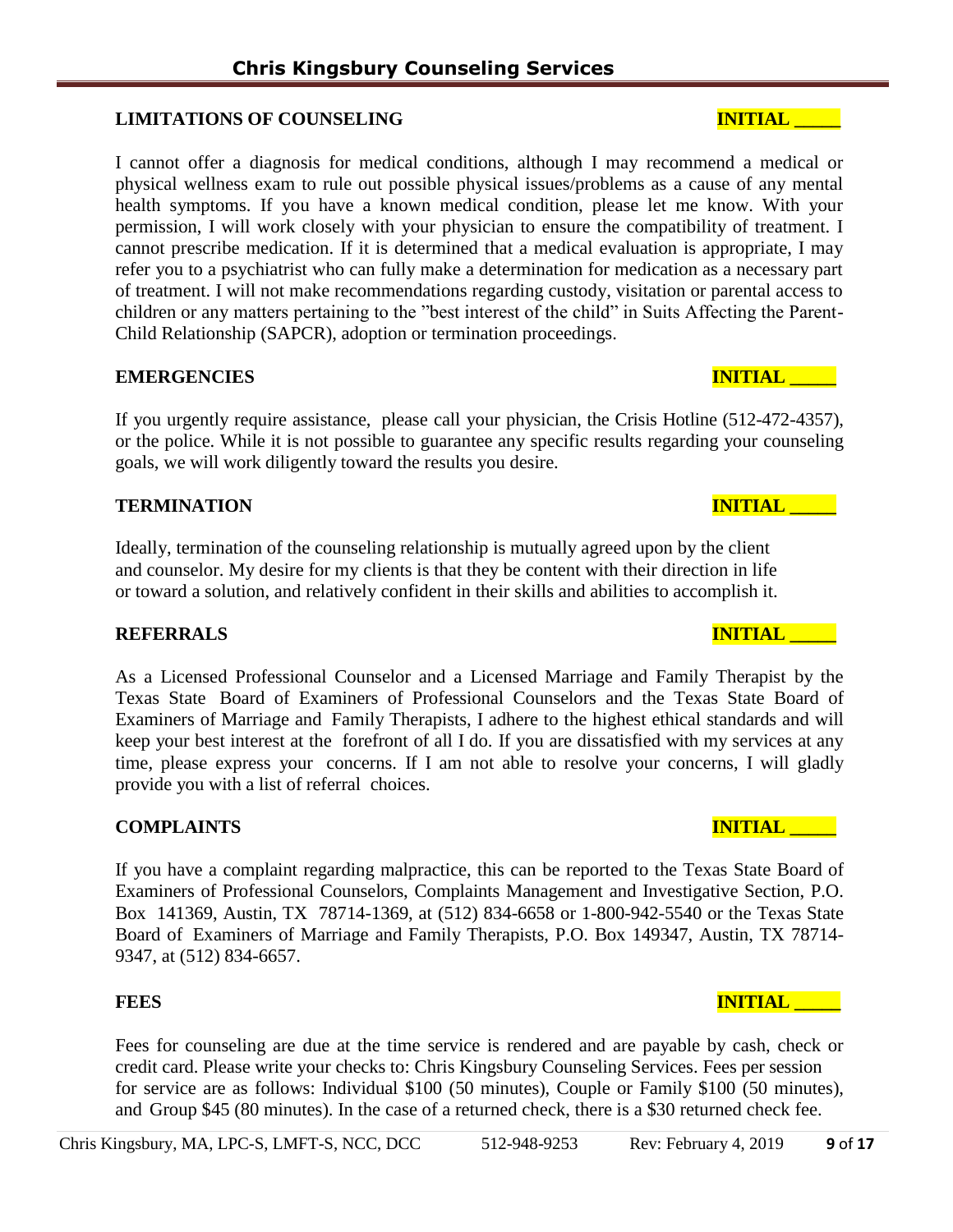Phone consultations are charged on a prorated basis in 15 minute increments.

My fee for work legal-related work (i.e. attorney calls, writing reports, testimony preparation and court appearances) will be billed at \$200.00/hr plus travel fees.

The fee for copies of client records is \$20.00.

## **APPOINTMENTS AND CANCELLATIONS INITIAL \_\_\_\_\_**

When you schedule an appointment, I reserve that time for you alone, so please make every effort to be on time to receive the full benefit of your allotted time. If you must cancel or reschedule your appointment I ask that you call my office at 512-948-9253 at least 24 hours in advance. This will free your appointment time for another client.

### **Cancellation Policy**

If it is not an emergency and you do not provide 24-hours' notice, you will be charged for the appointment. If the appointment is longer than a 50 minute hour, you will be charged 50% of the total charge for the total time scheduled.

### **INSURANCE INITIAL**

Full payment for your fee for services rendered is due at the time of your appointment. Medical insurance may often be applied to your professional counseling. I will provide you with a receipt that you may send to your insurance provider for reimbursement. I will also provide you with an appropriate diagnosis code to assist you in filing your claims.

### **HIPPA CONSENT FORM INITIAL RESERVE TO A LIGATION CONSENT FORM INITIAL RESERVE TO A LIGATION CONSERVER.**

I have read and have been given a copy of Chris Kingsbury Counseling Services' "Notice of Policies & Practices to Protect the Privacy of your Health Information" (also known as "HIPPA Consent") form and understand that it describes how psychological and medical information about me may be used or disclosed and how I can gain access to this information.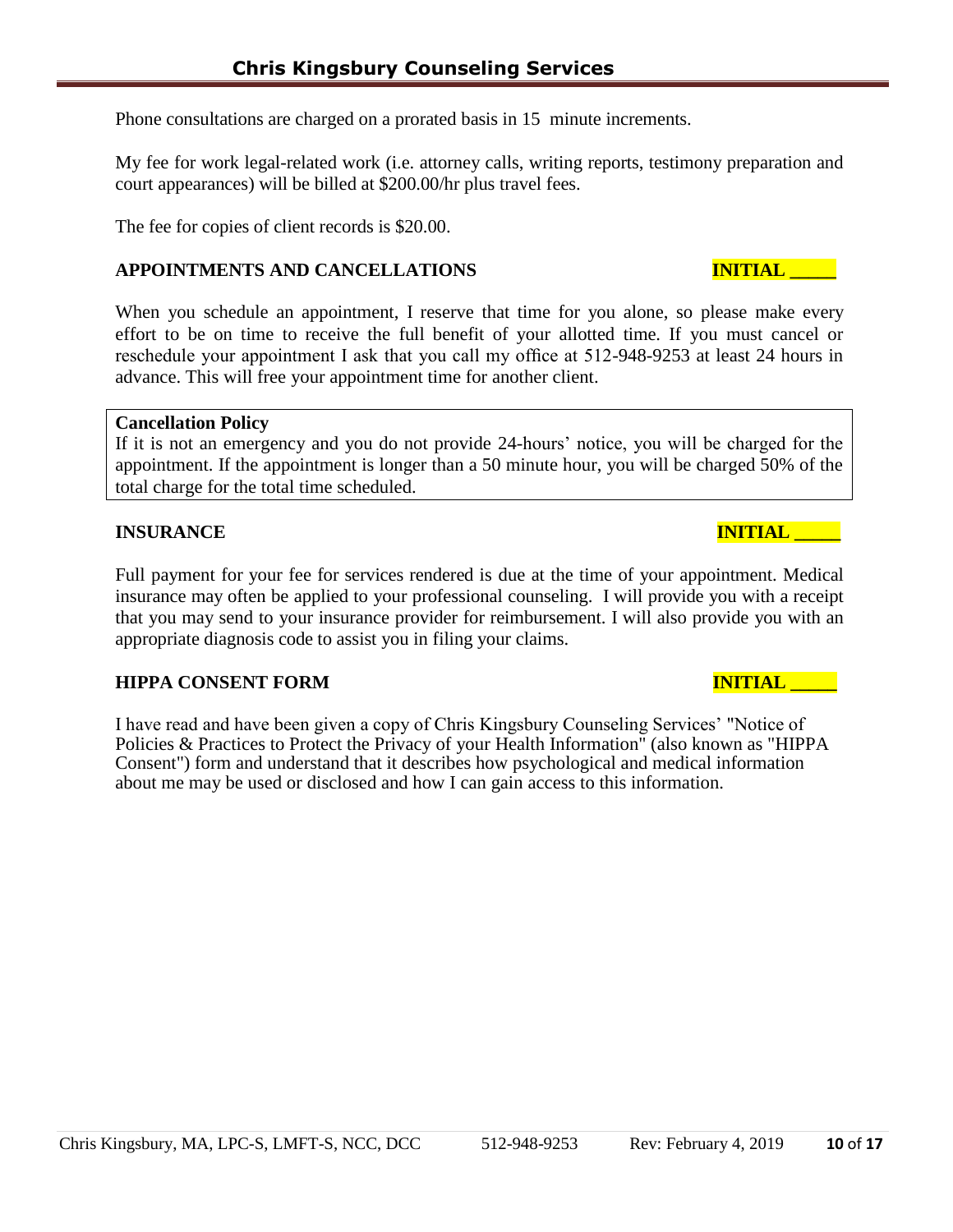# **CONSENT FOR TREATMENT**

By my signature below, I am indicating that I have read, understand, and agree to the information contained in this agreement. I have read or have had satisfactorily explanations and I understand this disclosure of information, policies and client agreement. Any questions that I had about this statement, including fees and payment policies, have been answered and explained to my satisfaction (for client under the age of 18, consent must be given and this form must be signed by either a parent or legal guardian). I understand and agree to the description of confidentiality and the exceptions as stated above. I consent to counseling under the terms described above. My signature below indicates that I have received a copy of this form.

|                          | Date:                                                                                                                                                                                                                                                                                                                                                                                                         |
|--------------------------|---------------------------------------------------------------------------------------------------------------------------------------------------------------------------------------------------------------------------------------------------------------------------------------------------------------------------------------------------------------------------------------------------------------|
| Client's signature       |                                                                                                                                                                                                                                                                                                                                                                                                               |
|                          | Date:                                                                                                                                                                                                                                                                                                                                                                                                         |
| Client's signature       |                                                                                                                                                                                                                                                                                                                                                                                                               |
|                          | Date: $\frac{1}{\sqrt{1-\frac{1}{2}}\sqrt{1-\frac{1}{2}}\sqrt{1-\frac{1}{2}}\sqrt{1-\frac{1}{2}}\sqrt{1-\frac{1}{2}}\sqrt{1-\frac{1}{2}}\sqrt{1-\frac{1}{2}}\sqrt{1-\frac{1}{2}}\sqrt{1-\frac{1}{2}}\sqrt{1-\frac{1}{2}}\sqrt{1-\frac{1}{2}}\sqrt{1-\frac{1}{2}}\sqrt{1-\frac{1}{2}}\sqrt{1-\frac{1}{2}}\sqrt{1-\frac{1}{2}}\sqrt{1-\frac{1}{2}}\sqrt{1-\frac{1}{2}}\sqrt{1-\frac{1}{2}}\sqrt{1-\frac{1}{2}}$ |
| Counselor's Printed Name |                                                                                                                                                                                                                                                                                                                                                                                                               |
|                          | Date:                                                                                                                                                                                                                                                                                                                                                                                                         |
| Counselor's signature    |                                                                                                                                                                                                                                                                                                                                                                                                               |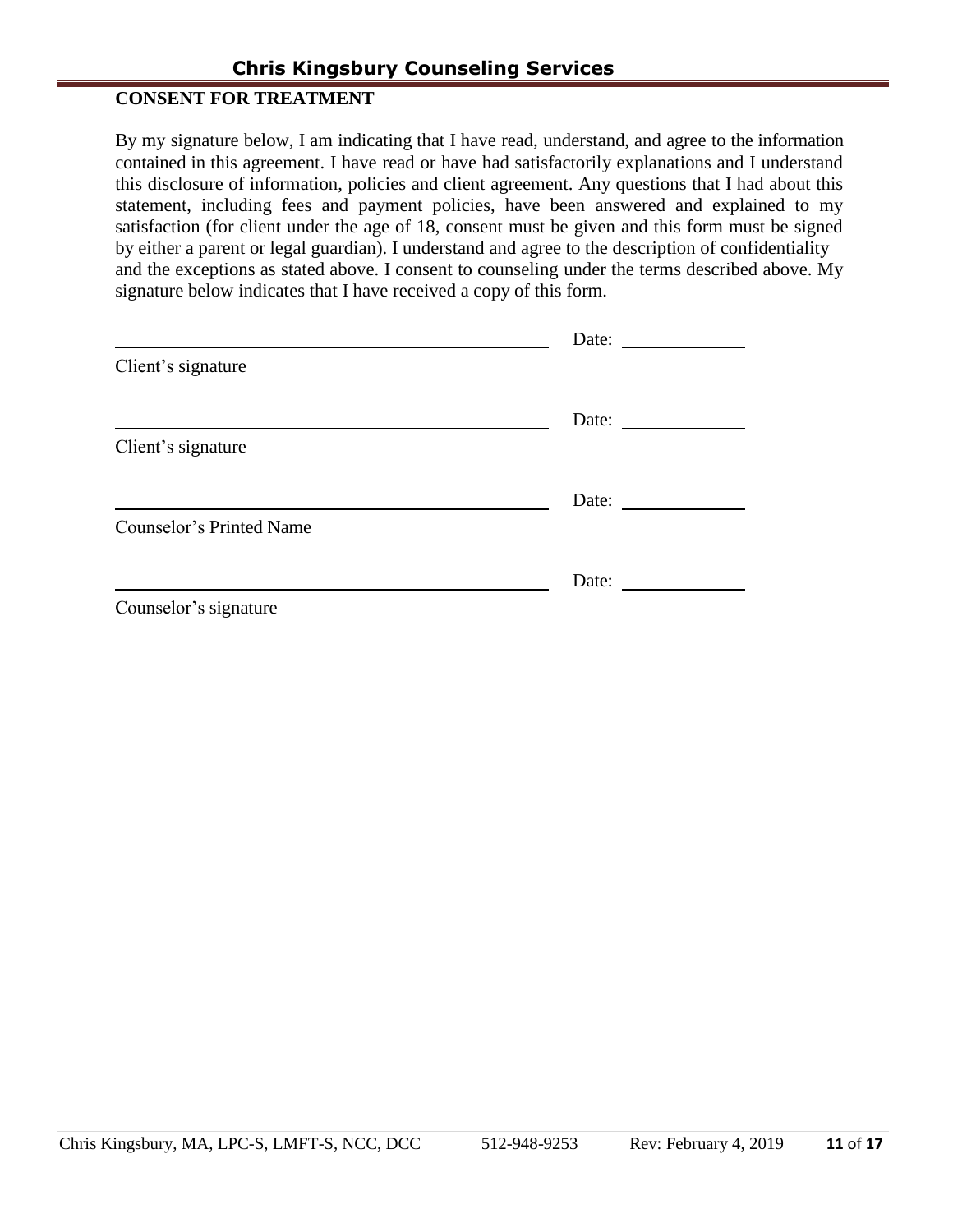# **NOTICE OF PRIVACY PRACTICES**

### **THIS NOTICE DESCRIBES HOW MEDICAL INFORMATION ABOUT YOU MAY BE USED AND DISCLOSED AND HOW YOU CAN GET ACCESS TO THIS INFORMATION. PLEASE REVIEW IT CAREFULLY.**

### **INTRODUCTION**

Chris Kingsbury, LPC-S, LMFT-S is required by law to maintain the privacy of Protected Health Information ("PHI"), to provide individuals with notice of my legal duties and privacy practices with respect to PHI, and to notify affected individuals following a breach of unsecured PHI. PHI is information that may identify you and that relates to your past, present or future physical or mental health or condition and relates to the provision of health care or payment for the provision of health care for your past, present or future physical or mental health or condition and related healthcare services. This Notice of Privacy Practices ("Notice") describes how I may use and disclose PHI to carry out treatment, obtain payment or perform health care operations and for other specified purposes that are permitted or required by law. The Notice also describes your rights with respect to PHI about you.

Chris Kingsbury, LPC-S, LMFT-S is required to follow the terms of this Notice currently in effect. I will not use or disclose PHI about you without your written authorization, except as described in this Notice. I reserve the right to change my practices and this Notice and to make the new Notice effective for all PHI I maintain. Upon request, I will provide any revised Notice to you.

### **MY PLEDGE**

The privacy of your personal health information (PHI) is important to me. Your PHI includes, but is not limited to, medical, dental, pharmacy, and mental health information. This Notice describes my privacy practices. My privacy practices must be followed by all of my staff. This Notice tells you about the ways in which I may use and disclose your PHI. Also described are your rights and certain obligations I have regarding the use and disclosure of your PHI. I use and disclose your PHI in compliance with all applicable state and federal laws.

### **HOW PHI ABOUT YOU MAY BE USED AND DISCLOSED**

The following categories describe different ways that I use and disclose PHI. For each category of use or disclosure, an explanation of what is meant and some examples are provided. Not every use or disclosure in a category will be listed. However, all of the ways I am permitted to use and disclose PHI will fall within one of the categories.

**For Treatment.** I may use or disclose your health information to provide and coordinate the mental health treatment and services you receive. For example, if your mental health care needs to be coordinated with the medical care provided to you by another physician, I may disclose your health information to a physician or other healthcare provider.

**For Payment.** I may use and disclose your health information for various payment-related functions, so that I can bill for and obtain payment for the treatment and services I provide for you. For example, your PHI may be provided to an insurance company so that they will pay claims for your care.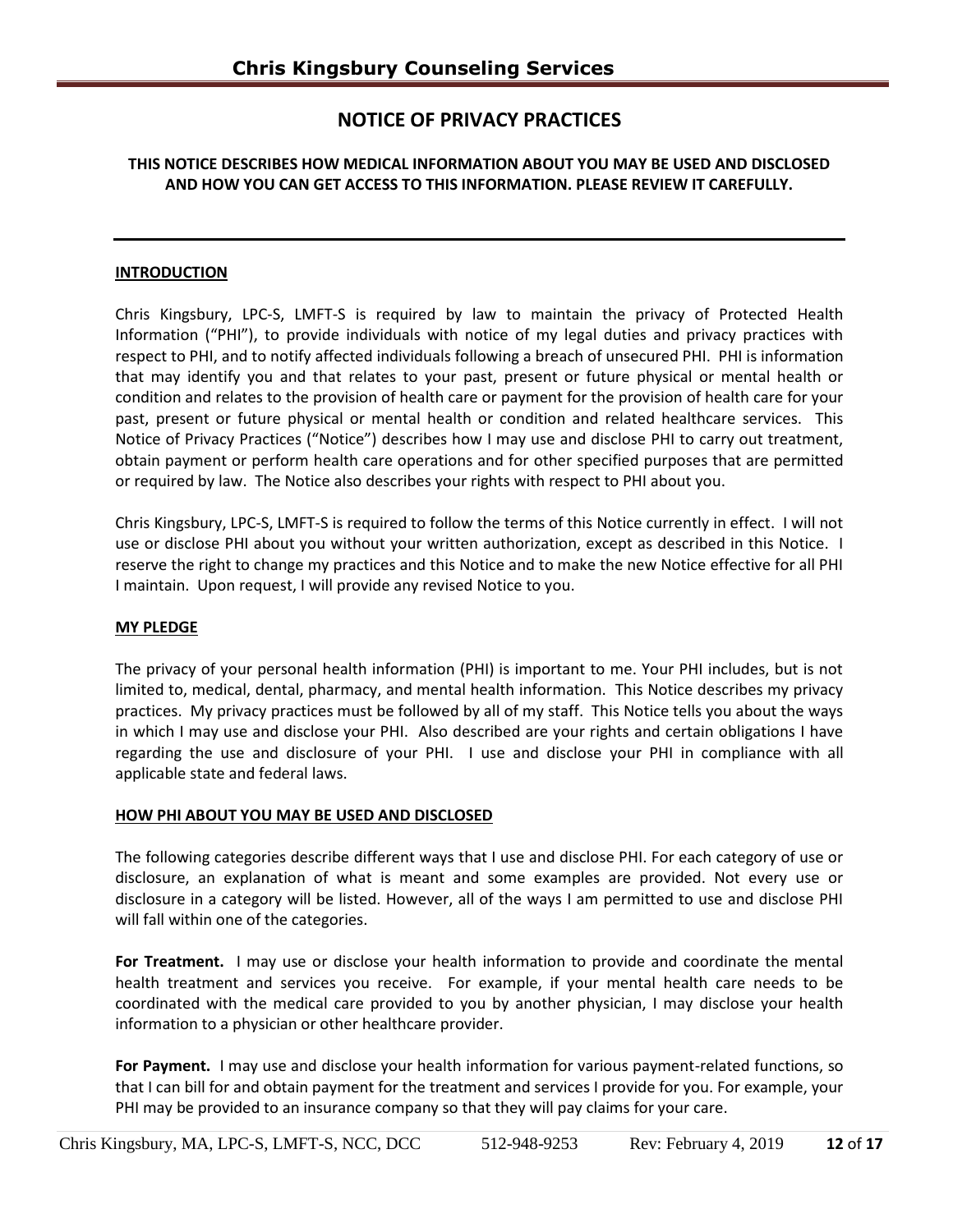**For Healthcare Operations.** I may use and disclose your health information for certain operational, administrative and quality assurance activities, in connection with my healthcare operations. These uses and disclosures are necessary to run the practice and to make sure that my clients receive quality treatment and services. For example, healthcare operations include quality assessment and improvement activities, reviewing the competence or qualifications of healthcare professionals, evaluating practitioner and provider performance, conducting training programs, accreditation, and certification, licensing or credentialing activities.

**For Special Purposes.** I am permitted under federal and applicable state law to use or disclose your PHI without your permission only when certain circumstances may arise. I am likely to use or disclose your PHI without your permission for the following purposes:

- **Individuals Involved in Your Care or Payment for Your Care**. I may disclose PHI to a close personal friend or family member who is involved in your medical care or payment for your care.
- **Disclosures to Parents or Legal Guardians.** If you are a minor, I may release your PHI to your parents or legal guardians when I am permitted or required under federal and applicable state law.
- **Worker's Compensation.** I may disclose your PHI to the extent authorized by and necessary to comply with laws relating to worker's compensation or similar programs established by law.
- **Public Health.** I may disclose your PHI to federal, state, or local authorities, or other entities charged with preventing or controlling disease, injury, or disability for public health activities.
- **Health oversight activities:** I may disclose your PHI to an oversight agency for activities authorized by law. These oversight activities include audits, investigations, and inspections, as necessary for my licensure and for government monitoring of the health care system, government programs, and compliance with federal and applicable state law.
- **Law Enforcement.** I may disclose your PHI for law enforcement purposes as required by law or in response to a cyourt order, subpoena, warrant, summons, or similar process; to identify or locate a suspect, fugitive, material witness, or missing person; about a death resulting from criminal conduct; about crimes on the premises or against a member of my workforce; and in emergency circumstances, to report a crime, the location, victims, or the identity, description, or location of the perpetrator of a crime.
- **Judicial and administrative proceedings.** If you are involved in a lawsuit or a legal dispute, I may disclose your PHI in response to a cyourt or administrative order, subpoena, discovery request, or other lawful process.
- **United States Department of Health and Human Services**. Under federal law, I am required to disclose your PHI to the U.S. Department of Health and Human Services to determine if I am in compliance with federal laws and regulations regarding the privacy of health information.
- **Research.** Under certain circumstances, I may use or disclose your PHI for research purposes. However, before disclosing your PHI, the research project must be approved by an institutional review board or privacy board that has reviewed the research proposal and established protocols to ensure the privacy of your PHI.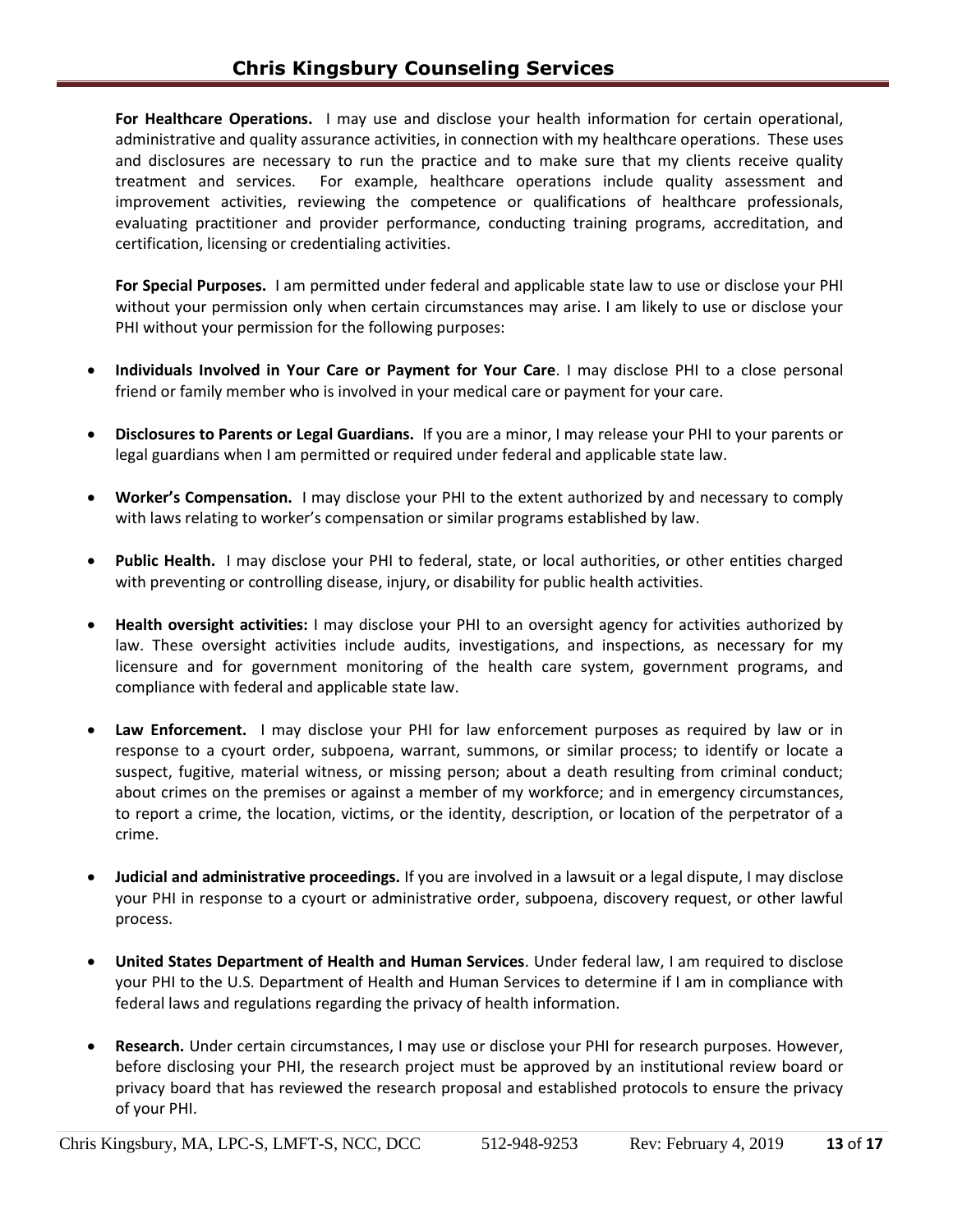- **Coroners, medical examiners, and funeral directors.** I may release your PHI to assist in identifying a deceased person or determine a cause of death.
- **Organ or tissue procurement organizations**. Consistent with applicable law, I may disclose your PHI to organ procurement organizations or other entities engaged in the procurement, banking, or transplantation of organs for the purpose of tissue donation and transplant.
- **Notification.** I may use or disclose your PHI to assist in a disaster relief effort so that your family, personal representative, or friends may be notified about your condition, status, and location.
- **Correctional institution**. If you are or become an inmate of a correctional institution, I may disclose to the institution or its agents PHI necessary for your health and the health and safety of others.
- **To Avert a Serious Threat to Health or Safety.** I may use and disclose your PHI to appropriate authorities when necessary to prevent a serious threat to your health and safety or the health and safety of another person or the public. I may disclose your health information to appropriate authorities if I reasonably believe that you are a possible victim of abuse, neglect, or domestic violence or the possible victim of other crimes.
- **Military and Veterans.** If you are a member of the armed forces, I may release your PHI as required by military command authorities. I may also release PHI about foreign military personnel to the appropriate military authority.
- **National Security, Intelligence Activities and Protective Services for the President and Others.** I may disclose your PHI to authorized federal officials for intelligence, counterintelligence, provision of protection to the President, other authorized persons or foreign heads of state, and other national security activities authorized by law.
- **As required by law.** I must disclose your PHI when required to do so by applicable federal or state law.
- **Treatment Alternatives**. I may use and disclose PHI to tell you about or recommend possible alternative treatments, therapies, health care providers, or settings of care that may be of interest to you.
- **Health-Related Benefits and Services**. I may use and disclose PHI to tell you about health-related benefits or services that may be of interest to you.
- **Appointment Reminders.** I may use or disclose PHI to provide you with appointment reminders (such as textl messages, postcards, or letters). You have a right, as explained below, to request restrictions or limitations on the PHI I disclose. You also have a right, as explained below, to request that information be communicated with you in a certain way or at a certain location.

### **Other Uses and Disclosures of PHI**

**Your Authorization.** I will obtain your written authorization before using or disclosing your PHI for purposes other than those described above (or as otherwise permitted or required by law). If you give us an authorization, you may revoke it by submitting a written notice to my Privacy Officer at the address listed below. Your revocation will become effective upon my receipt of your written notice. If you revoke your authorization, I will no longer use or disclose health information about you for the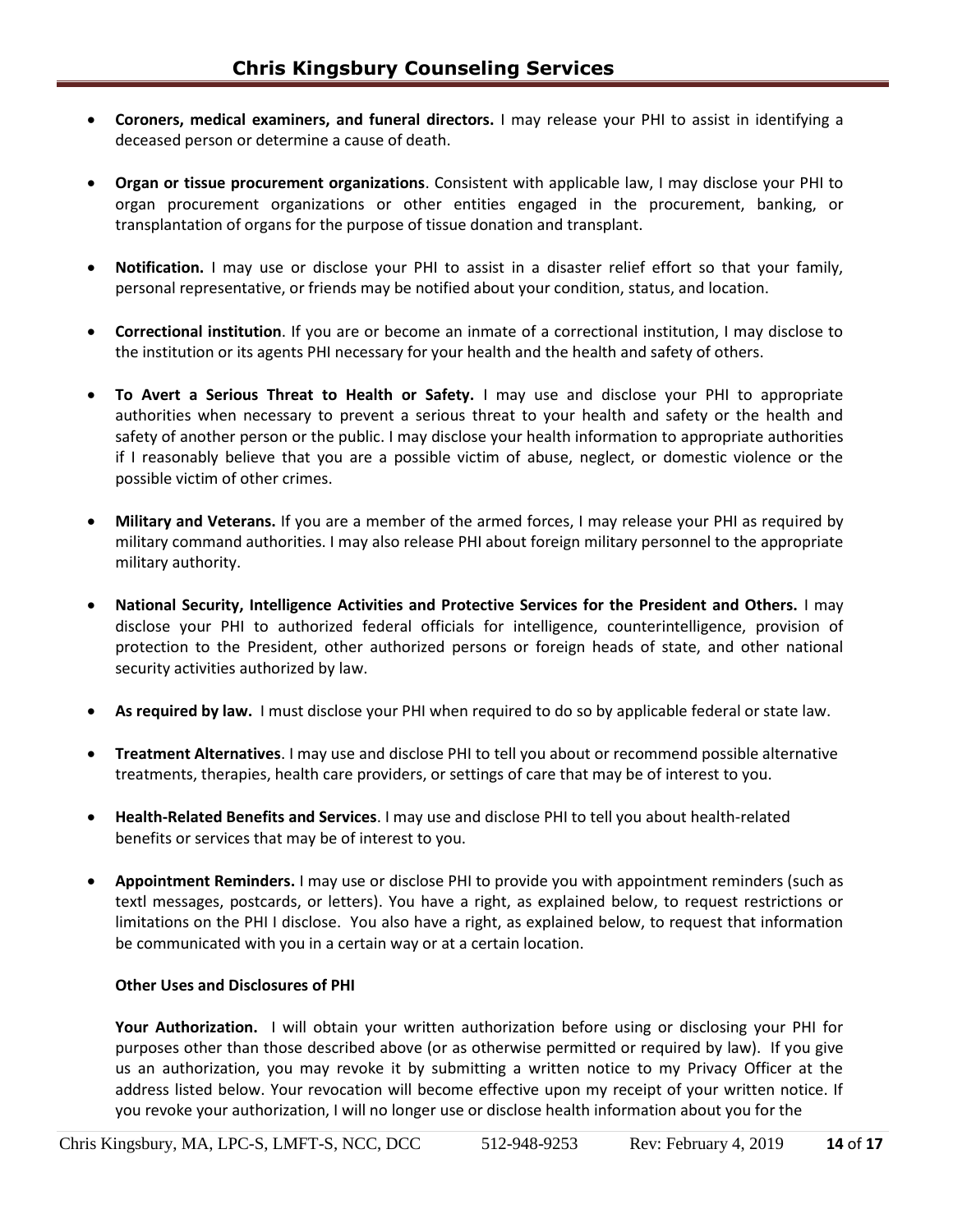reasons covered by the written authorization. Your revocation will not affect any use or disclosures permitted by your authorization while it was in effect. Unless you give us a written authorization, I cannot use or disclose your health information for any reason except those described in this Notice.

**Psychotherapy Notes.** I will not use or disclose psychotherapy notes without your written authorization, and only as permitted by law.

**Marketing Health-Related Services.** I will not use or disclose your protected health information for marketing communications without your written authorization, and only as permitted by law.

**Sale of PHI.** I will not sell your protected health information without your written authorization, and only as permitted by law.

### **CHANGES TO THIS NOTICE**

I reserve the right to change my privacy practices and the terms of this Notice at any time, provided such changes are permitted by applicable law. I reserve the right to make the changed Notice effective for all health information that I maintain, including health information I created or received before I made the changes. When I make a change in my privacy practices, I will change this Notice and make the new Notice available to you.

### **YOUR HEALTH INFORMATION PRIVACY RIGHTS**

You have privacy rights under federal and state laws that protect your health information. These rights are important for you to know. You can exercise these rights, ask questions about them, and file a complaint if you think that your rights are being denied or your health information isn't being protected. Providers and health insurers who are required to follow federal and state privacy laws must comply with the following rights:

**To Request Restrictions on Certain Uses and Disclosures of PHI.** You have the right to request restrictions on my use or disclosure of your PHI by sending a written request to the Privacy Office. I are not required to agree to those restrictions. I cannot agree to restrictions on uses or disclosures that are legally required, or which are necessary to administer my business. I must agree to the request to restrict disclosure of PHI to a health plan if the disclosure is for the purpose of carrying out payment or health care operations and is not otherwise required by law, and the PHI pertains solely to a health care item or service for which you, or another individual other than a health plan on behalf of you, has paid us in full.

**To Request Confidential Communications.** You have the right to request that PHI be communicated to you by alternative means or at alternative locations. For example, you can ask that you only be contacted at work or by mail. I will accommodate all reasonable requests.

**To Access PHI.** You have the right of access to inspect and obtain a copy of your PHI. You may not be able to obtain all of your information in a few special cases. For example, if your treatment provider determines that the information may endanger you or someone else. In most cases, your copies must be given to you within thirty (30) days, but may be extended for another thirty (days) if you are given a reason by us in writing. I may charge you a fee for the costs of copying, mailing and supplies that are necessary to fulfill your request.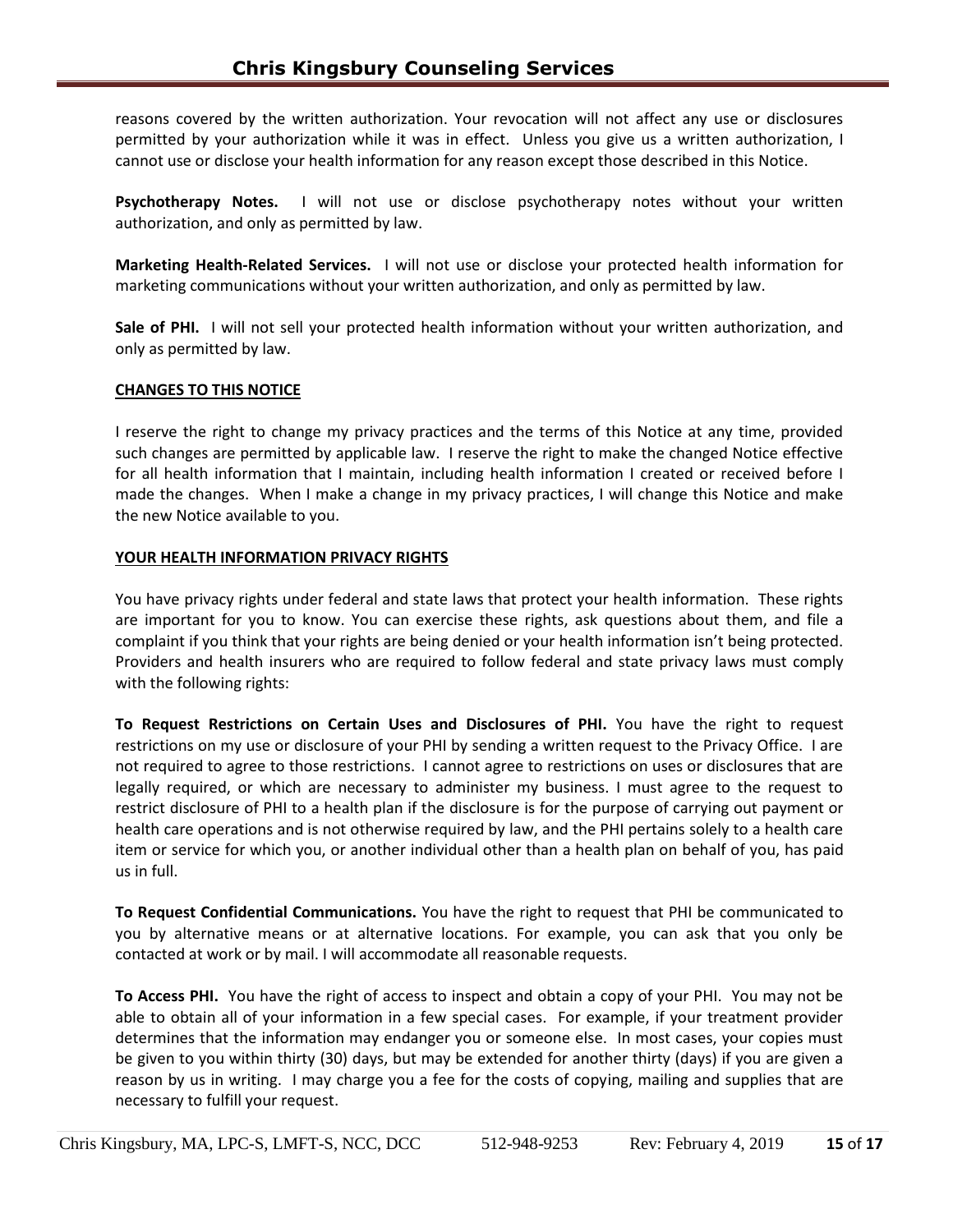In accordance with Texas law, you have the right to obtain a copy of your PHI in electronic form for records that I maintain using an Electronic Health Records (EHR) system capable of fulfilling the request. Where applicable, I must provide those records to you or your legally authorized representative in electronic form within fifteen (15) days of receipt of your written request and a valid authorization for electronic disclosure of PHI. You may request a copy of an authorization from the Privacy Office at the address below.

**To Obtain a Paper Copy of the Notice Upon Request.** You may request a copy of my current Notice at any time. Even if you have agreed to receive the Notice electronically, you are still entitled to a paper copy. You may obtain a paper copy from the Privacy Office at the address below. A reasonable fee may be charged for the costs of copying, mailing or other supplies associated with your request.

**To Request an Amendment of PHI.** If you feel that PHI I have about you is incorrect or incomplete, you may request an amendment to the information. Requests must identify: (i) which information you seek to amend, (ii) what corrections you would like to make, and (iii) why the information needs to be amended. I will respond to your request in writing within 60 days (with a possible 30-day extension). In my response, I will either: (i) agree to make the amendment, or (ii) inform you of my denial, explain my reason, and outline appeal procedures. If denied, you have the right to file a statement of disagreement with the decision. I will provide a rebuttal to your statement and maintain appropriate records of your disagreement and my rebuttal.

**To Receive an Accounting of Disclosures**. You have the right to request an accounting of your PHI disclosures for purposes other than treatment, payment or healthcare operations. Your request must state a time period. The time period for the accounting of disclosures must be limited to less than 6 years from the date of the request. I will respond in writing within 60 days of receipt of your request (with a possible 30-day extension). I will provide an accounting per 12-month period free of charge, but you may be charged for the cost of any subsequent accountings. I will notify you in advance of the cost involved, and you may choose to withdraw or modify your request at that time.

**To Notification in the Event of a Breach**. You have a right to be notified of an impermissible use or disclosure that compromises the security or privacy of your PHI.

I will provide notice to you as soon as is reasonably possible and no later than sixty (60) calendar days after discovery of the breach and in accordance with federal and state law.

**To File a Complaint.** If you believe your privacy rights have been violated, you may file a complaint with my privacy officer, listed below. You may also file a complaint directly with any or all of the following federal and state agencies: the Secretary of the Department of Health and Human Services, the Office of the Attorney General of Texas, or the applicable Board of the Texas Department of Health and Human Services: Texas State Board of Examiners of Professional Counselors, Texas State Board of Examiners of Marriage and Family Therapists or Texas State Board of Social Worker Examiners. I will provide you with the addresses to file your complaint with the Secretary, the Office of the Attorney General of Texas and the or the applicable Board of the Texas Department of Health and Human Services: Texas State Board of Examiners of Professional Counselors, Texas State Board of Examiners of Marriage and Family Therapists or Texas State Board of Social Worker Examiners, upon request. You will not be penalized in any way for filing a complaint.